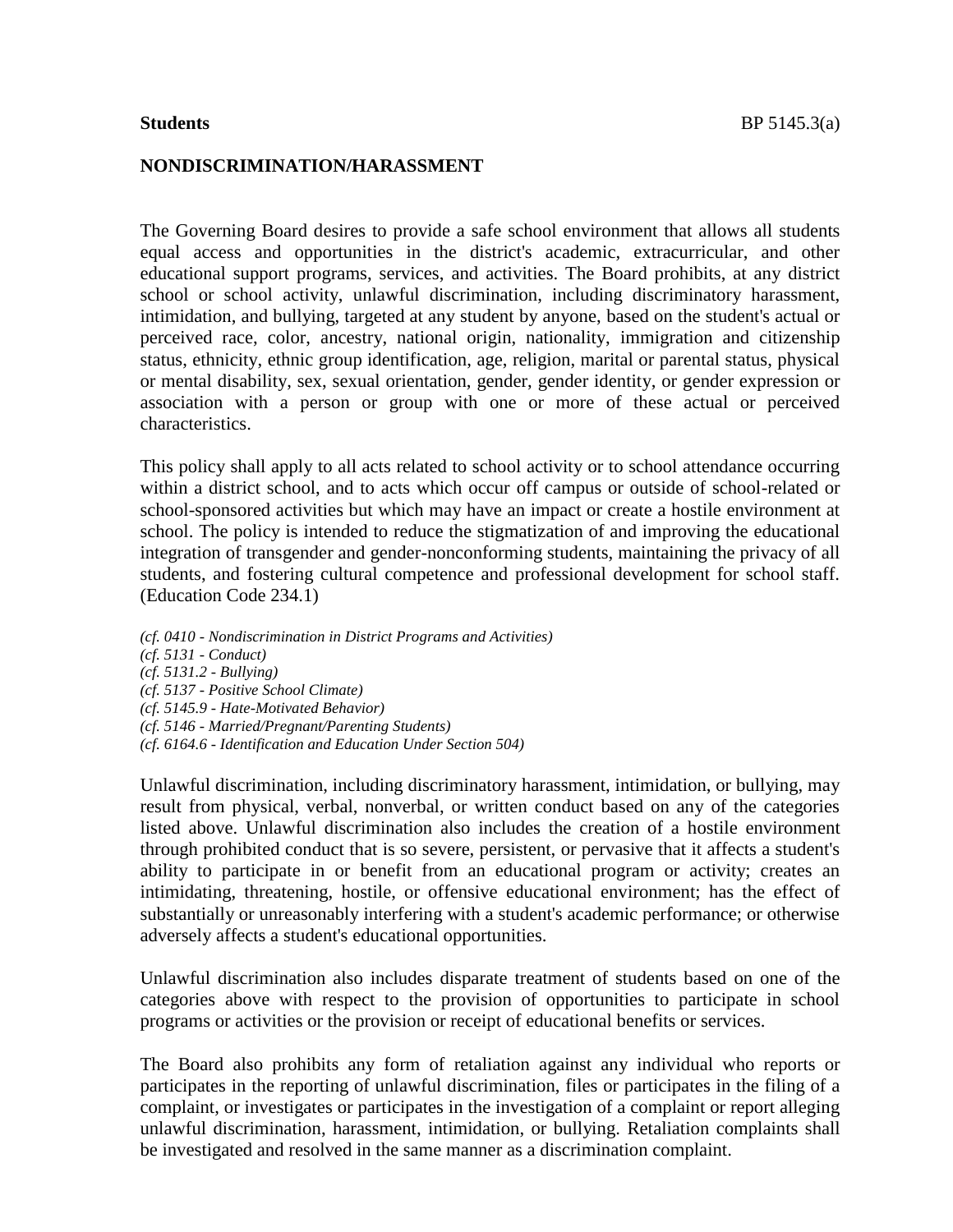The Superintendent or designee shall facilitate students' access to the educational program by publicizing the district's nondiscrimination policy and related complaint procedures to students, parents/guardians, and employees. He/she shall provide training and information on the scope and use of the policy and complaint procedures and take other measures designed to increase the school community's understanding of the requirements of law related to discrimination. The Superintendent or designee shall regularly review the implementation of the district's nondiscrimination policies and practices and, as necessary, shall take action to remove any identified barrier to student access to or participation in the district's educational program. He/she shall report his/her findings and recommendations to the Board after each review.

*(cf. 1312.3 - Uniform Complaint Procedures) (cf. 1330 - Use of Facilities) (cf. 4131 - Staff Development) (cf. 4231 - Staff Development) (cf. 4331 - Staff Development) (cf. 6145 - Extracurricular and Cocurricular Activities) (cf. 6145.2 - Athletic Competition) (cf. 6164.2 - Guidance/Counseling Services)*

Regardless of whether a complainant complies with the writing, timeline, and/or other formal filing requirements, all complaints alleging unlawful discrimination, including discriminatory harassment, intimidation, or bullying, shall be investigated and prompt action taken to stop the discrimination, prevent recurrence, and address any continuing effect on students.

Students who engage in unlawful discrimination, including discriminatory harassment, intimidation, retaliation, or bullying, in violation of law, Board policy, or administrative regulation shall be subject to appropriate consequence or discipline, which may include suspension or expulsion when the behavior is severe or pervasive as defined in Education Code 48900.4. Any employee who permits or engages in prohibited discrimination, including discriminatory harassment, intimidation, retaliation, or bullying, shall be subject to disciplinary action, up to and including dismissal.

- *(cf. 4118 - Suspension/Disciplinary Action)*
- *(cf. 4119.21/4219.21/4319.21 - Professional Standards)*
- *(cf. 4218 - Dismissal/Suspension/Disciplinary Action)*
- *(cf. 5144 - Discipline)*
- *(cf. 5144.1 - Suspension and Expulsion/Due Process)*
- *(cf. 5144.2 - Suspension and Expulsion/Due Process (Students with Disabilities))*
- *(cf. 5145.2 - Freedom of Speech/Expression)*

## **Record-Keeping**

The Superintendent or designee shall maintain a record of all reported cases of unlawful discrimination, including discriminatory harassment, intimidation, or bullying, to enable the district to monitor, address, and prevent repetitive prohibited behavior in district schools.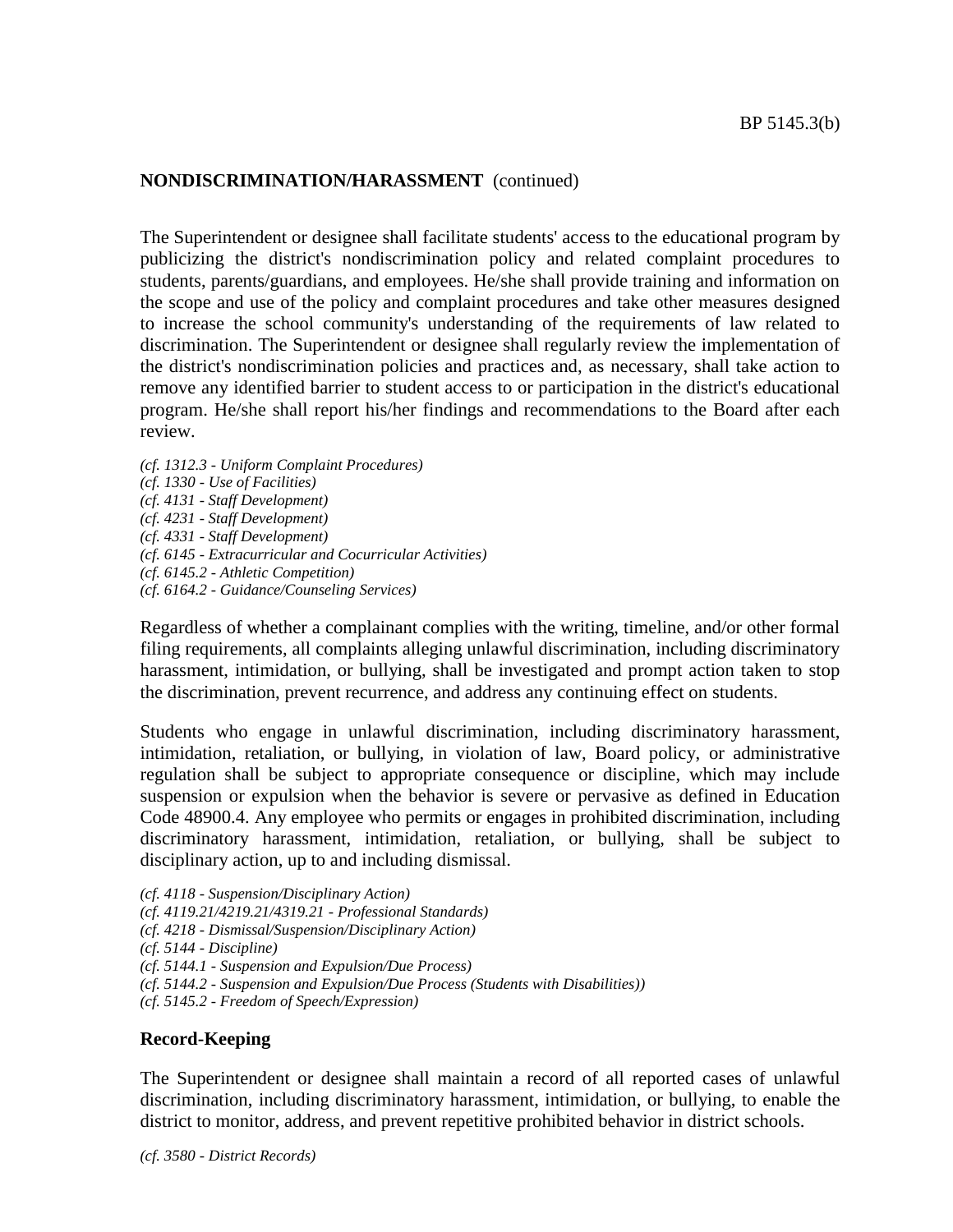*Legal Reference:*

*EDUCATION CODE 200-262.4 Prohibition of discrimination 48900.3 Suspension or expulsion for act of hate violence 48900.4 Suspension or expulsion for threats or harassment 48904 Liability of parent/guardian for willful student misconduct 48907 Student exercise of free expression 48950 Freedom of speech 48985 Translation of notices 49020-49023 Athletic programs 51500 Prohibited instruction or activity 51501 Prohibited means of instruction 60044 Prohibited instructional materials CIVIL CODE 1714.1 Liability of parents/guardians for willful misconduct of minor PENAL CODE 422.55 Definition of hate crime 422.6 Crimes, harassment CODE OF REGULATIONS, TITLE 5 432 Student record 4600-4687 Uniform complaint procedures 4900-4965 Nondiscrimination in elementary and secondary education programs UNITED STATES CODE, TITLE 20 1681-1688 Title IX of the Education Amendments of 1972 12101-12213 Title II equal opportunity for individuals with disabilities UNITED STATES CODE, TITLE 29 794 Section 504 of Rehabilitation Act of 1973 UNITED STATES CODE, TITLE 42 2000d-2000e-17 Title VI and Title VII Civil Rights Act of 1964, as amended 2000h-2-2000h-6 Title IX of the Civil Rights Act of 1964 6101-6107 Age Discrimination Act of 1975 CODE OF FEDERAL REGULATIONS, TITLE 28 35.107 Nondiscrimination on basis of disability; complaints CODE OF FEDERAL REGULATIONS, TITLE 34 99.31 Disclosure of personally identifiable information 100.3 Prohibition of discrimination on basis of race, color or national origin 104.7 Designation of responsible employee for Section 504 106.8 Designation of responsible employee for Title IX 106.9 Notification of nondiscrimination on basis of sex COURT DECISIONS Donovan v. Poway Unified School District, (2008) 167 Cal.App.4th 567 Flores v. Morgan Hill Unified School District, (2003) 324 F.3d 1130*

*Management Resources: (see next page)*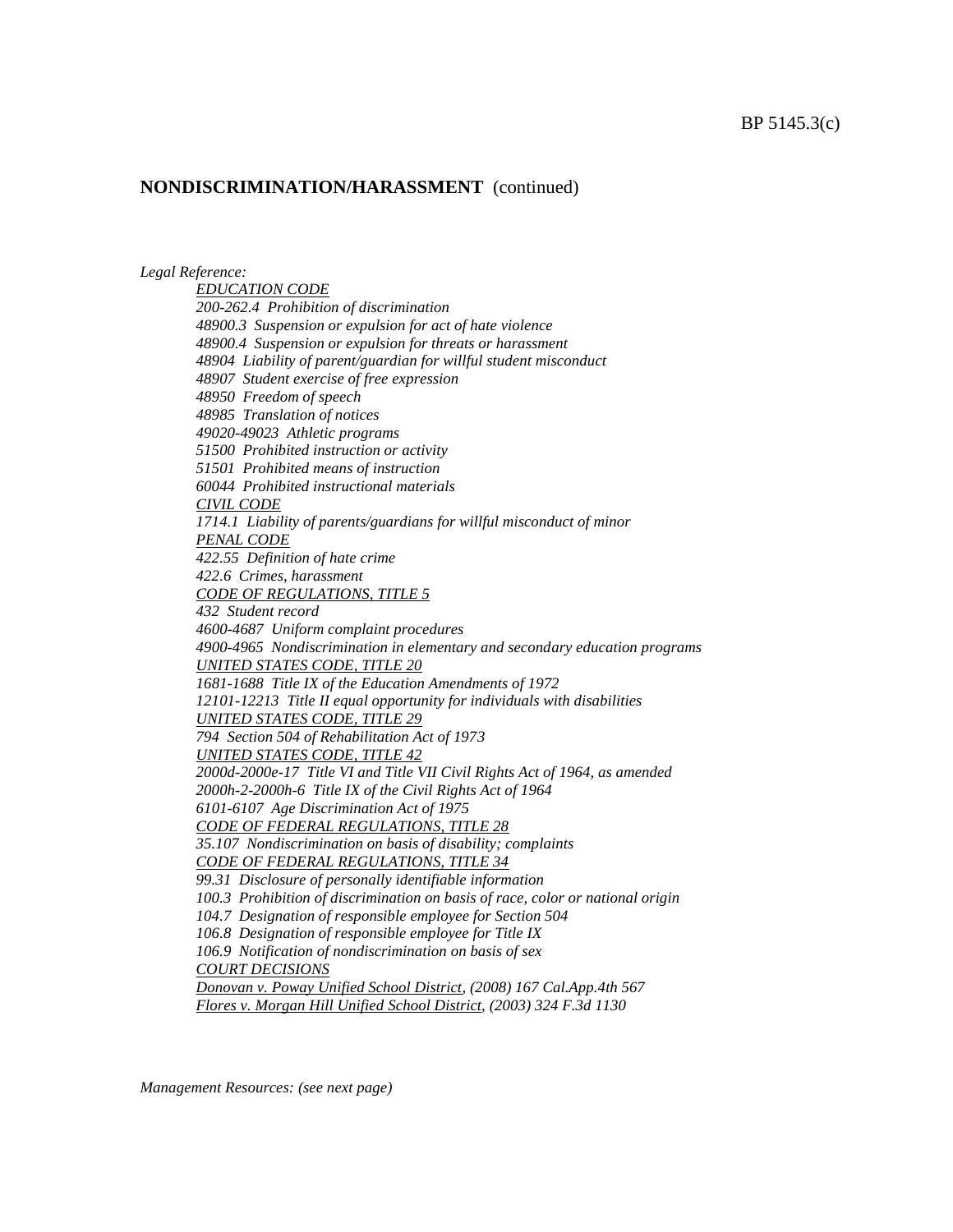#### *Management Resources:*

*CSBA PUBLICATIONS Providing a Safe, Nondiscriminatory School Environment for Transgender and Gender-Nonconforming Students, Policy Brief, February 2014 Final Guidance Regarding Transgender Students, Privacy, and Facilities, March 2014 Safe Schools: Strategies for Governing Boards to Ensure Student Success, 2011 FIRST AMENDMENT CENTER PUBLICATIONS Public Schools and Sexual Orientation: A First Amendment Framework for Finding Common Ground, 2006 NATIONAL SCHOOL BOARDS ASSOCIATION PUBLICATIONS Dealing with Legal Matters Surrounding Students' Sexual Orientation and Gender Identity, 2004 U.S. DEPARTMENT OF EDUCATION, OFFICE FOR CIVIL RIGHTS PUBLICATIONS Dear Colleague Letter: Transgender Students, May 2016 Examples of Policies and Emerging Practices for Supporting Transgender Students, May 2016 Dear Colleague Letter: Title IX Coordinators, April 2015 Dear Colleague Letter: Harassment and Bullying, October 2010 Notice of Non-Discrimination, January 1999 WEB SITES CSBA: http://www.csba.org California Department of Education: http://www.cde.ca.gov California Safe Schools Coalition: http://www.casafeschools.org First Amendment Center: http://www.firstamendmentcenter.org National School Boards Association: http://www.nsba.org U.S. Department of Education, Office for Civil Rights: http://www.ed.gov/about/offices/list/ocr*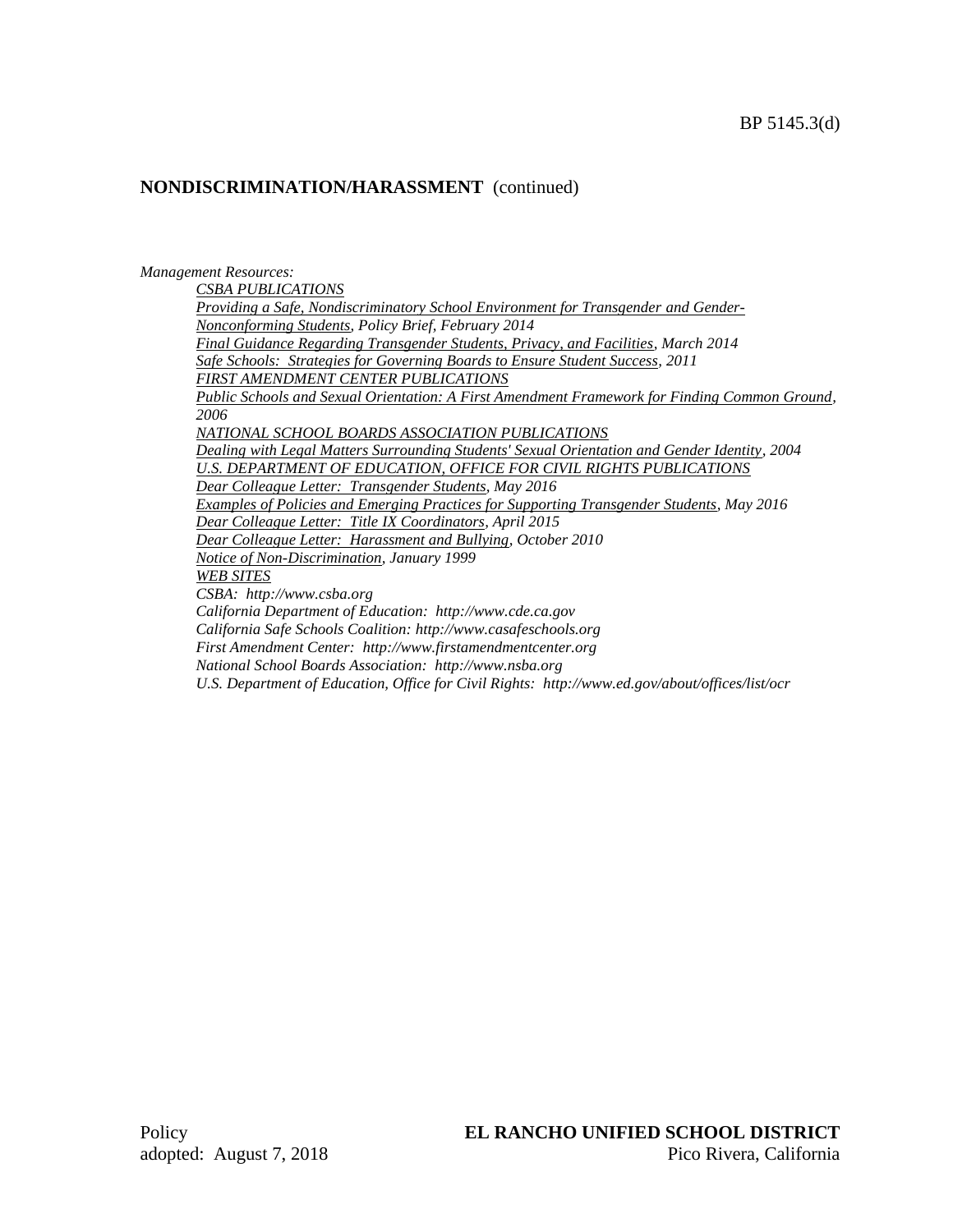## **NONDISCRIMINATION/HARASSMENT**

The district designates the individual(s) identified below as the employee(s) responsible for coordinating the district's efforts to comply with applicable state and federal civil rights laws and to answer inquiries regarding the district's nondiscrimination policies. The individual(s) shall also serve as the compliance officer(s) specified in AR 1312.3 - Uniform Complaint Procedures as the responsible employee to handle complaints alleging unlawful discrimination targeting a student, including discriminatory harassment, intimidation, or bullying, based on the student's actual or perceived race, color, ancestry, national origin, nationality, immigration status, ethnicity, ethnic group identification, age, religion, marital or parental status, pregnancy, physical or mental disability, medical condition, sex, sexual orientation, gender, gender identity, gender expression, genetic information, or any other legally protected status or association with a person or group with one or more of these actual or perceived characteristics. The coordinator/compliance officer(s) may be contacted at: (Education Code 234.1; 5 CCR 4621)

Director of Human Resources 9333 Loch Lomond Drive Pico Rivera, CA 90660 562-801-7340

*(cf. 1312.1 - Complaints Concerning District Employees) (cf. 1312.3 - Uniform Complaint Procedures) (cf. 5145.7 – Sexual Harassment) (cf. 5145.71 – Title IX Sexual Harassment Complaint Procedures)*

#### **Measures to Prevent Discrimination**

To prevent unlawful discrimination, including discriminatory harassment, intimidation, retaliation, and bullying, of students at district schools or in school activities and to ensure equal access of all students to the educational program, the Superintendent or designee shall implement the following measures:

- 1. Publicize the district's nondiscrimination policy and related complaint procedures, including the coordinator/compliance officer's contact information, to students, parents/guardians, employees, volunteers, and the general public by posting them on the district's web site and other prominent locations and providing easy access to them through district-supported social media, when available
- 2. Post the district's policies and procedures prohibiting discrimination, harassment, student sexual harassment, intimidation, bullying, and cyberbullying, including a section on social media bullying that includes all of the references described in Education Code 234.6 as possible forums for social media, in a prominent location on the district's web site in a manner that is easily accessible to parents/guardians and students (Education Code 234.6)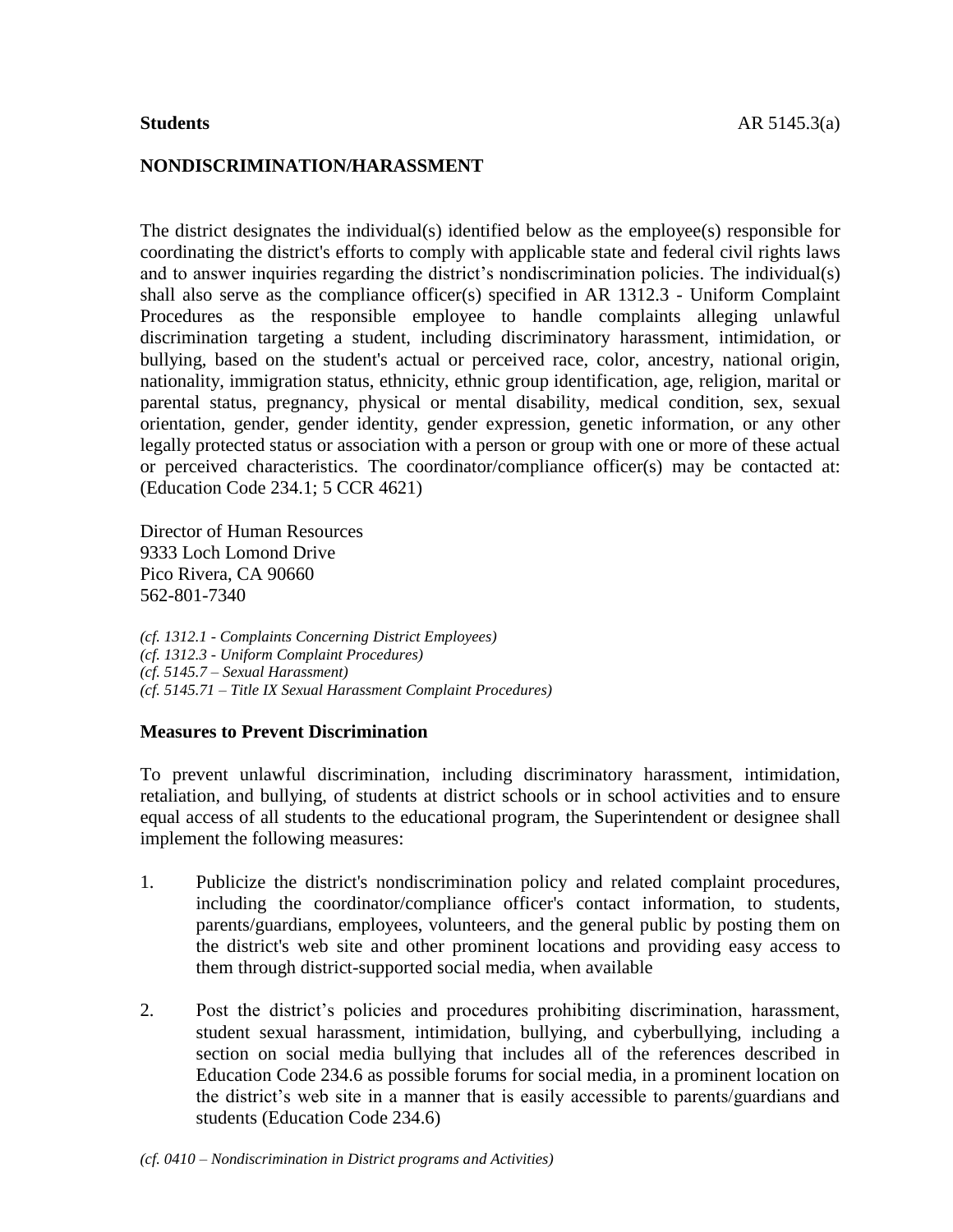*(cf. 1113 – District and School Web Sites) (cf. 5131.2 – Bullying) (cf. 5145.9 – Hate-Motivated Behavior)*

- 3. Post the definition of sex discrimination and harassment as described in Education Code 230, including the rights set forth in Education Code 221.8, in a prominent location on the district's web site in a manner that is easily accessible to parents/guardians and students (Education Code 234.6)
- 4. Post in a prominent location on the district web site in a manner that is easily accessible to parents/guardians and students information regarding Title IX prohibitions against discrimination based on a student's sex, gender, gender identity, pregnancy, and parental status, including the following: (Education Code 221.6, 221.61, 234.6)
	- a) The name and contact information of the district's Title IX Coordinator, including the phone number and email address
	- b) The rights of students and the public and the responsibilities of the district under Title IX, including a list of rights as specified in Education Code 221.8 and web links to information about those rights and responsibilities located on the web sites of the Office for Equal Opportunity and the U.S. Department of Education's Office for Civil Rights (OCR)
	- c) A description of how to file a complaint of noncompliance under Title IX, which shall include:
		- 1. An explanation of the status of limitations within which a complaint must be filed after an alleged incident of discrimination has occurred and how a complaint may be filed beyond the statute of limitations
		- 2. An explanation of how the complaint will be investigated and how the complainant may further pursue the complaint, including web links to this information on the OCR's web site
		- 3. A web link to the OCR complaints form and the contact information for the office, including the phone number and email address for the office
	- d) A link to the Title IX information included on the California Department of Education's (CDE) web site
- 5. Post a link to statewide CDE-complied resources, including community-based organizations that provide support to youth who have been subjected to school-based discrimination, harassment, intimidation, or bullying and to their families. Such resources shall be posted in a prominent location on the district's web site in a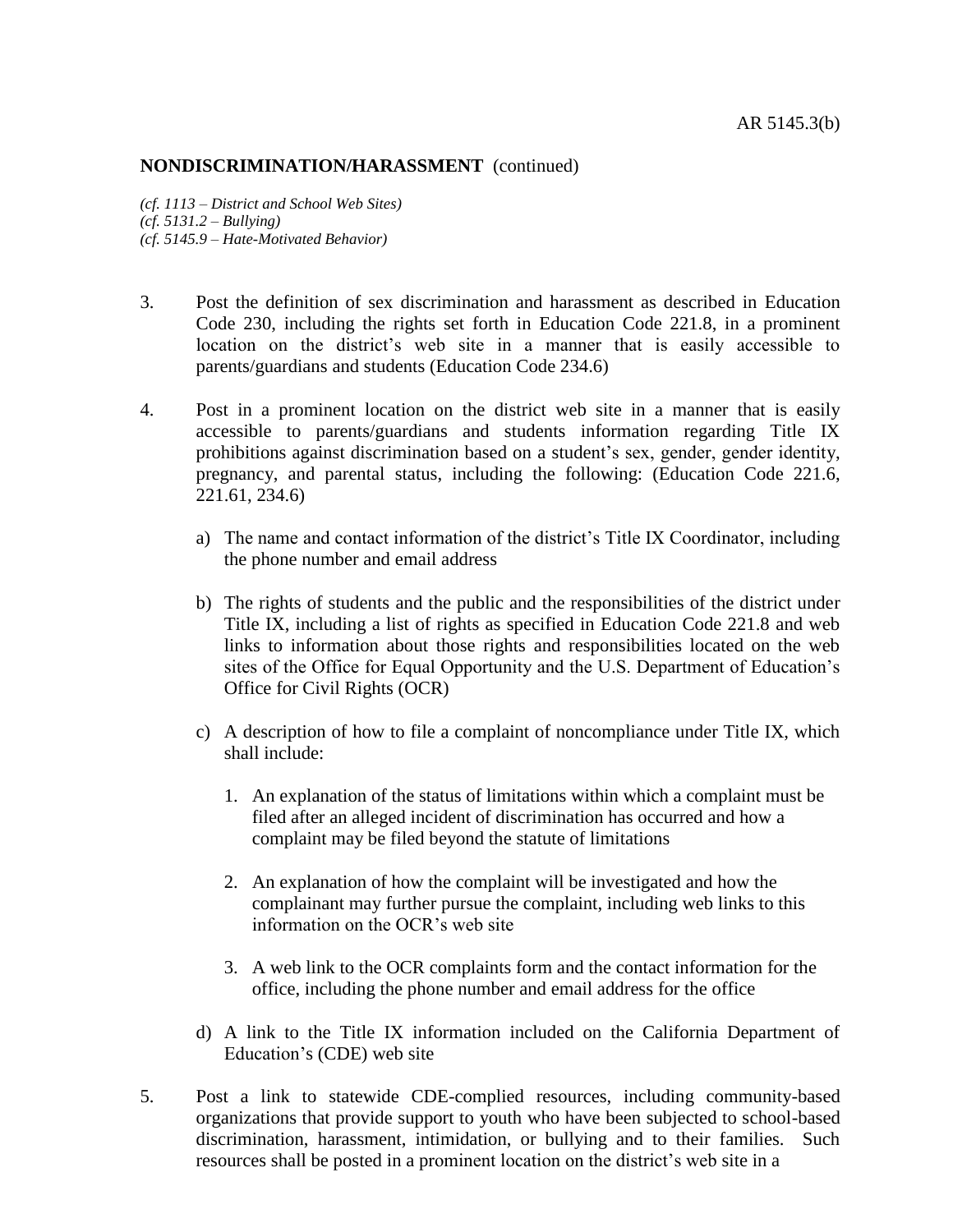manner that is easily accessible to parents/ guardians and students. (Education Code 234.5, 234.6)

- 6. Provide to students a handbook that contains age-appropriate information that clearly describes the district's nondiscrimination policy, procedures for filing a complaint, and resources available to students who feel that they have been the victim of any such behavior. (Education Code 234.1)
- 7. Annually notify all students and parents/guardians of the district's nondiscrimination policy, including its responsibility to provide a safe, nondiscriminatory school environment for all students, including transgender and gender-nonconforming students. The notice shall inform students and parents/guardians that they may request to meet with the compliance officer to determine how best to accommodate or resolve concerns that may arise from the district's implementation of its nondiscrimination policies. The notice shall also inform all students and parents/guardians that, to the extent possible, the district will address any individual student's interests and concerns in private.

#### *(cf. 5145.6 - Parental Notifications)*

8. Ensure that students and parents/guardians, including those with limited English proficiency, are notified of how to access the relevant information provided in the district's nondiscrimination policy and related complaint procedures, notices, and forms in a language they can understand.

If 15 percent or more of students enrolled in a particular district school speak a single primary language other than English, the district's policy, regulation, forms, and notices concerning nondiscrimination shall be translated into that language in accordance with Education Code 234.1 and 48985. In all other instances, the district shall ensure meaningful access to all relevant information for parents/guardians with limited English proficiency.

9. Provide to students, employees, volunteers, and parents/guardians age-appropriate training and**/**or information regarding the district's nondiscrimination policy; what constitutes prohibited discrimination, including discriminatory harassment, intimidation, retaliation, or bullying; how and to whom a report of an incident should be made; and how to guard against segregating or stereotyping students when providing instruction, guidance, supervision, or other services to them. Such training and information shall include details of guidelines the district may use to provide a discrimination-free environment for all district students, including transgender and gender-nonconforming students.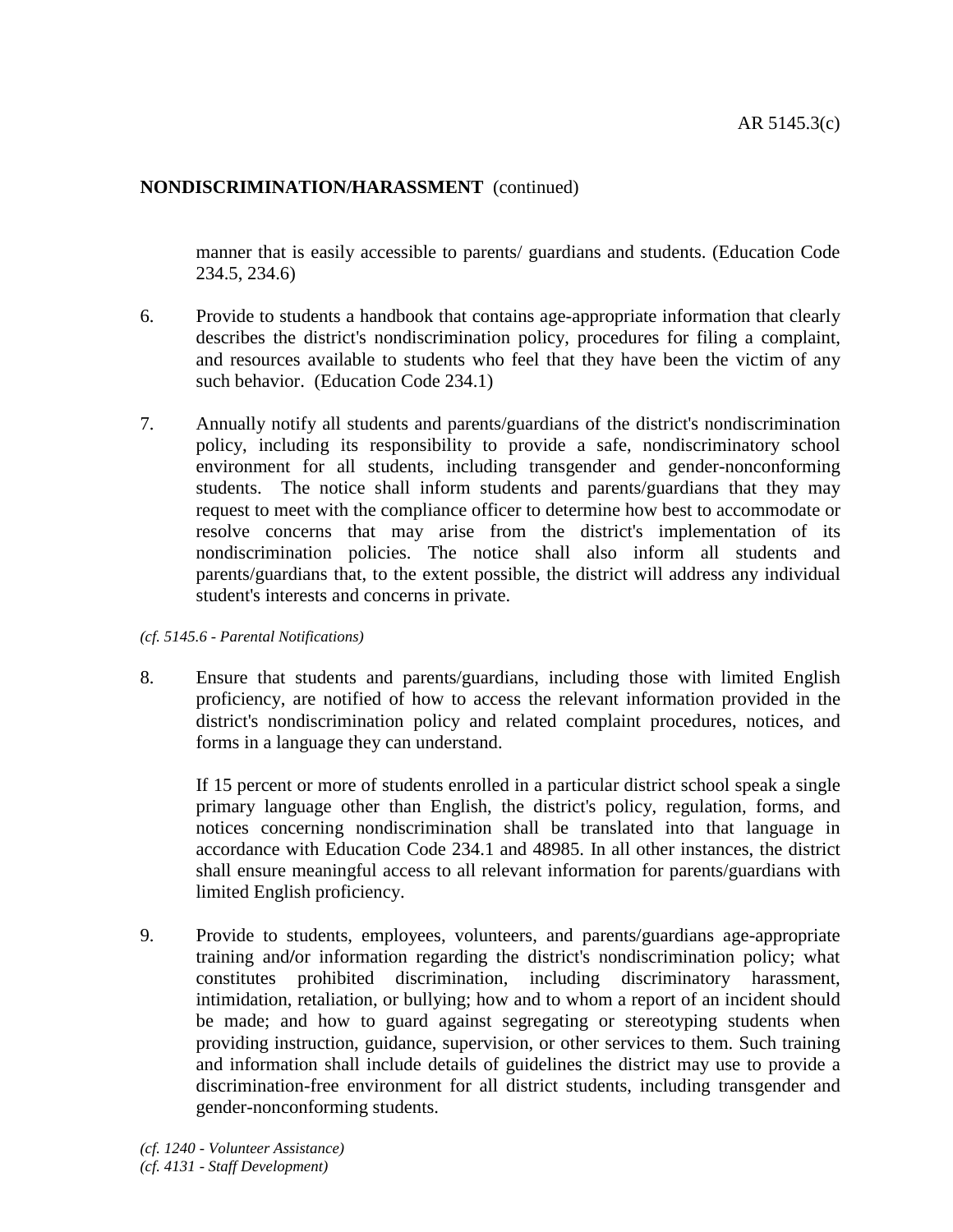*(cf. 4231 - Staff Development) (cf. 4331 - Staff Development)*

- 10. At the beginning of each school year, inform school employees that any employee who witnesses any act of unlawful discrimination, including discriminatory harassment, intimidation, or bullying, against a student is required to intervene if it is safe to do so. (Education Code 234.1)
- *(cf. 4112.9/4212.9/4312.9) – Employee Notifications)*
- 11. At the beginning of each school year, inform each principal or designee of the district's responsibility to provide appropriate assistance or resources to protect students' privacy rights and ensure their safety from threatened or potentially discriminatory behavior.

## **Enforcement of District Policy**

The Superintendent or designee shall take appropriate actions to reinforce BP 5145.3 - Nondiscrimination/Harassment. As needed, these actions may include any of the following:

- 1. Removing vulgar or offending graffiti
- *(cf. 5131.5 - Vandalism and Graffiti)*
- 2. Providing training to students, staff, and parents/guardians about how to recognize unlawful discrimination, how to report it or file a complaint, and how to respond
- 3. Disseminating and/or summarizing the district's policy and regulation regarding unlawful discrimination
- 4. Consistent with the laws regarding the confidentiality of student and personnel records, communicating the school's response to students, parents/guardians, and the community

*(cf. 4112.6/4212.6/4312.6 - Personnel Files) (cf. 4119.23/4219.23/4319.23 - Unauthorized Release of Confidential/Privileged Information) (cf. 5125 - Student Records)*

5. Taking appropriate disciplinary action against students, employees, and anyone determined to have engaged in wrongdoing in violation of district policy, including any student who is found to have filed a complaint of discrimination that the student knew was not true

*(cf. 4118 - Suspension/Disciplinary Action)*

*(cf. 5144 - Discipline)*

*<sup>(</sup>cf. 4218 - Dismissal/Suspension/Disciplinary Action)*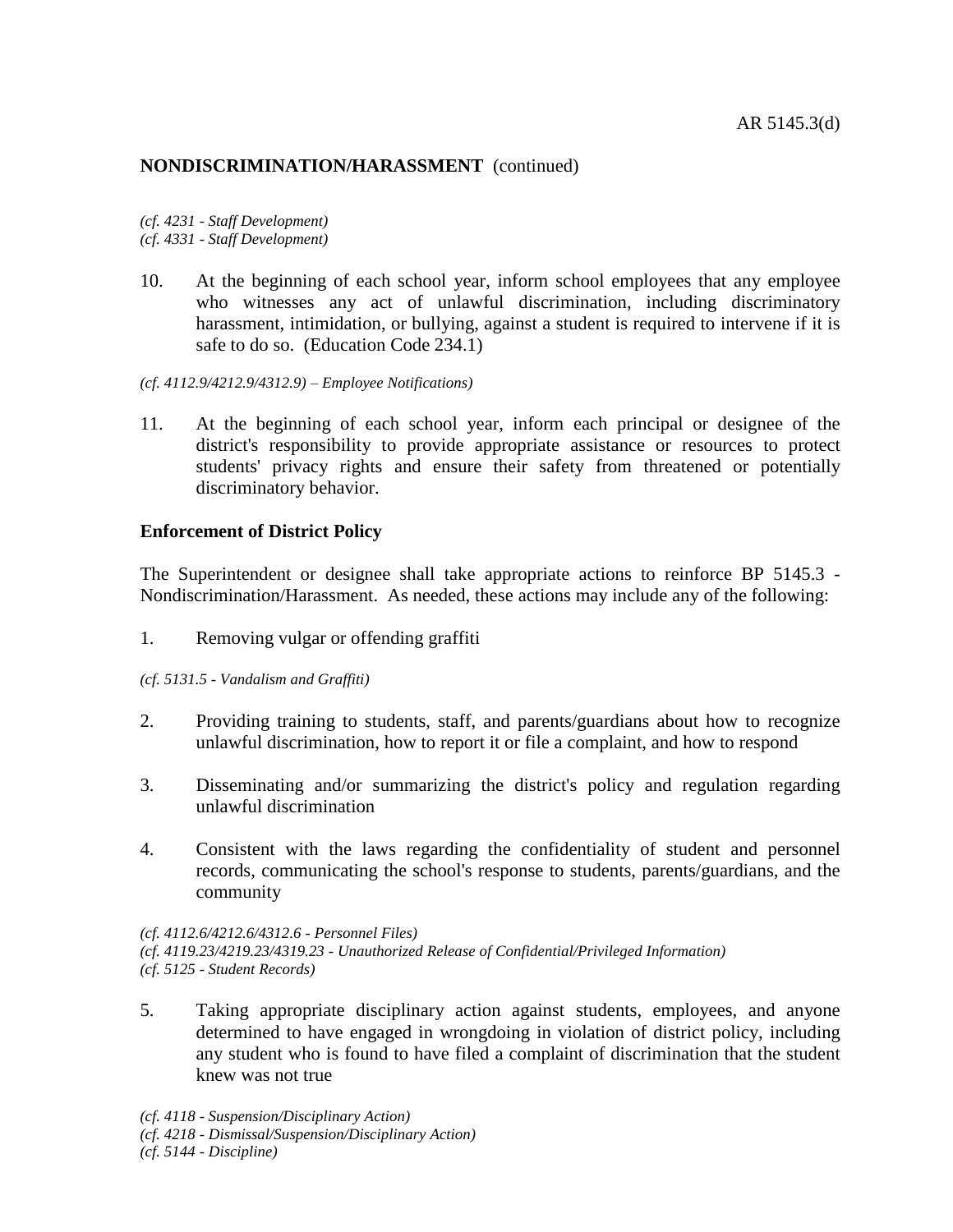*(cf. 5144.1 - Suspension and Expulsion/Due Process)*

*(cf. 5144.2 - Suspension and Expulsion/Due Process (Students with Disabilities))*

*(cf. 6159.4 - Behavioral Interventions for Special Education Students)*

## **Process for Initiating and Responding to Complaints**

Students who feel that they have been subjected to unlawful discrimination described above or in district policy are strongly encouraged to immediately contact the compliance officer, principal, or any other staff member. In addition, student**s** who observe any such incident are strongly encouraged to report the incident to the compliance officer or principal, whether or not the alleged victim files a complaint.

Any school employee who observes an incident of unlawful discrimination, including discriminatory harassment, intimidation, retaliation, or bullying, or to whom such an incident is reported shall report the incident to the compliance officer or principal within a school day, whether or not the alleged victim files a complaint.

Any school employee who witnesses an incident of unlawful discrimination, including discriminatory harassment, intimidation, retaliation, or bullying, shall immediately intervene to stop the incident when it is safe to do so. (Education Code 234.1)

When a report of unlawful discrimination, including discriminatory harassment, intimidation, retaliation, or bullying, is made to or received by the principal or compliance officer, the principal or compliance officer shall notify the student or parent/guardian of the right to file a formal complaint in accordance with AR 1312.3 - Uniform Complaint Procedures or, for complaints of sexual harassment that meet the federal Title IX definition, AR 5145.71 – Title IX Sexual Harassment Complaint Procedures. Once notified verbally or in writing, the principal or compliance officer shall begin the investigation and shall implement immediate measures necessary to stop the discrimination and ensure that all students have access to the educational program and a safe school environment. Any interim measures adopted to address unlawful discrimination shall, to the extent possible, not disadvantage the complainant or a student who is the victim of the alleged unlawful discrimination.

Any report or complaint alleging unlawful discrimination by the principal, compliance officer, or any other person to whom a report would ordinarily be made or complaint filed shall instead be made to or filed with the Superintendent or designee who shall determine how the complaint will be investigated.

*(cf. 5141.4 - Child Abuse Prevention and Reporting)*

## **Transgender and Gender-Nonconforming Students**

The district prohibits acts of verbal, nonverbal, or physical aggression, intimidation, or hostility that are based on sex, gender identity, or gender expression, or that have the purpose or effect of producing a negative impact on the student's academic performance or of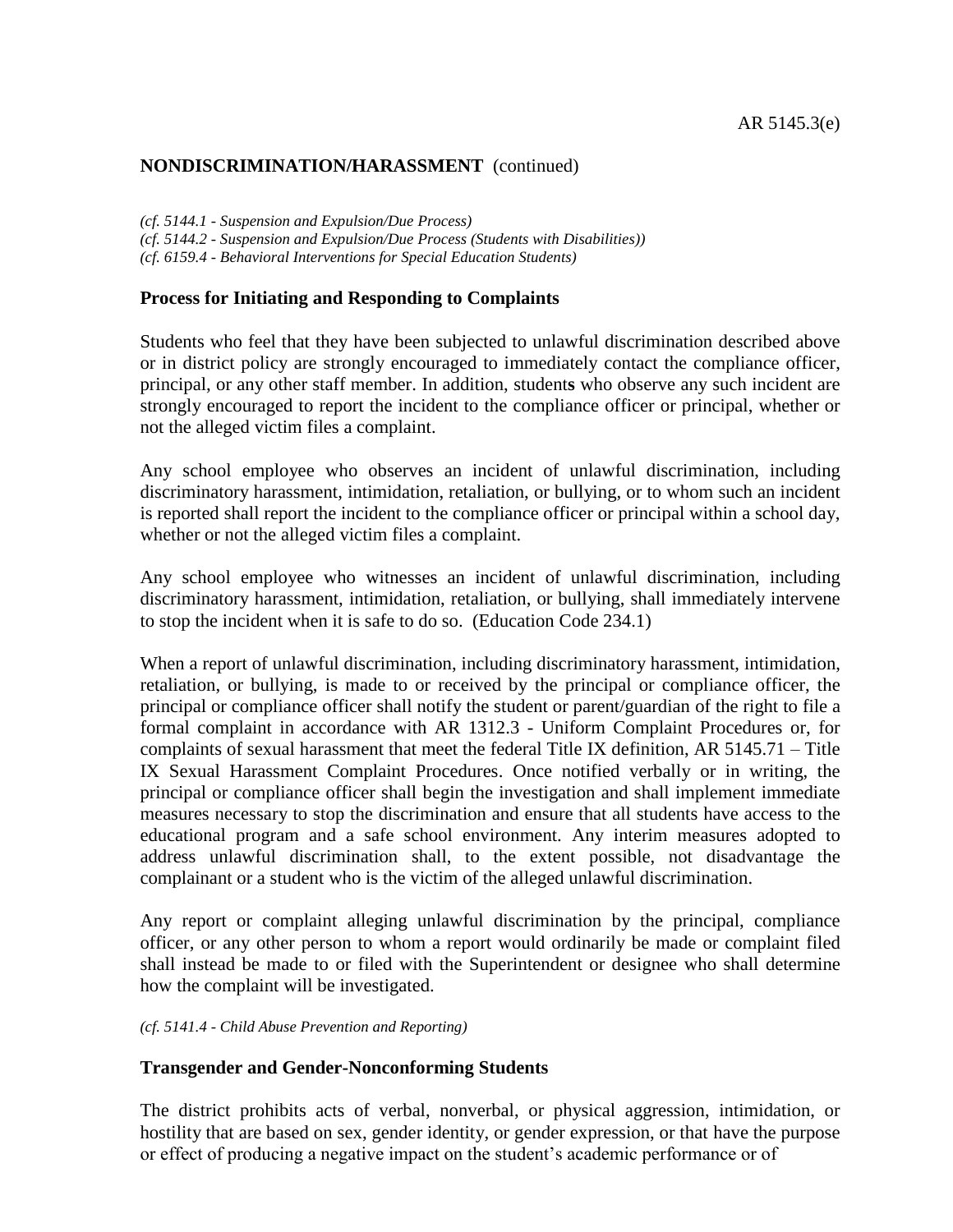creating an intimidating, hostile, or offensive educational environment, regardless of whether the acts are sexual in nature. Examples of the types of conduct which are prohibited in the district and which may constitute gender-based harassment include, but are not limited to:

- 1. Refusing to address a student by a name and the pronouns consistent with the student's gender identity
- 2. Disciplining or disparaging a student or excluding the student from participating in activities, for behavior or appearance that is consistent with the student's gender identity or that does not conform to stereotypical notions of masculinity or femininity, as applicable
- 3. Blocking a student's entry to the restroom that corresponds to the student's gender identity
- 4. Taunting a student because the student participates in an athletic activity more typically favored by a student of the other sex
- 5. Revealing a student's transgender status to individuals who do not have a legitimate need for the information, without the student's consent
- 6. Using gender-specific slurs
- 7. Physically assaulting a student motivated by hostility toward the student because of the student's gender, gender identity, or gender expression

The district's uniform complaint procedures (AR 1312.3) or Title IX sexual harassment procedures (AR 5145.71), as applicable, shall be used to report and resolve complaints alleging discrimination against transgender and gender-nonconforming students.

Examples of bases for complaints include, but are not limited to, the above list, as well as improper rejection by the district of a student's asserted gender identity, denial of access to facilities that correspond with a student's gender identity, improper disclosure of a student's transgender status, discriminatory enforcement of a dress code, and other instances of gender-based harassment.

To ensure that transgender and gender-nonconforming students are afforded the same rights, benefits, and protections provided to all students by law and Board policy, the district shall address each situation on a case-by-case basis, in accordance with the following guidelines:

1. Right to privacy: A student's transgender or gender-nonconforming status is the student's private information and the district shall only disclose the information to others with the student's prior written consent, except when the disclosure is otherwise required by law or when the district has compelling evidence that disclosure is necessary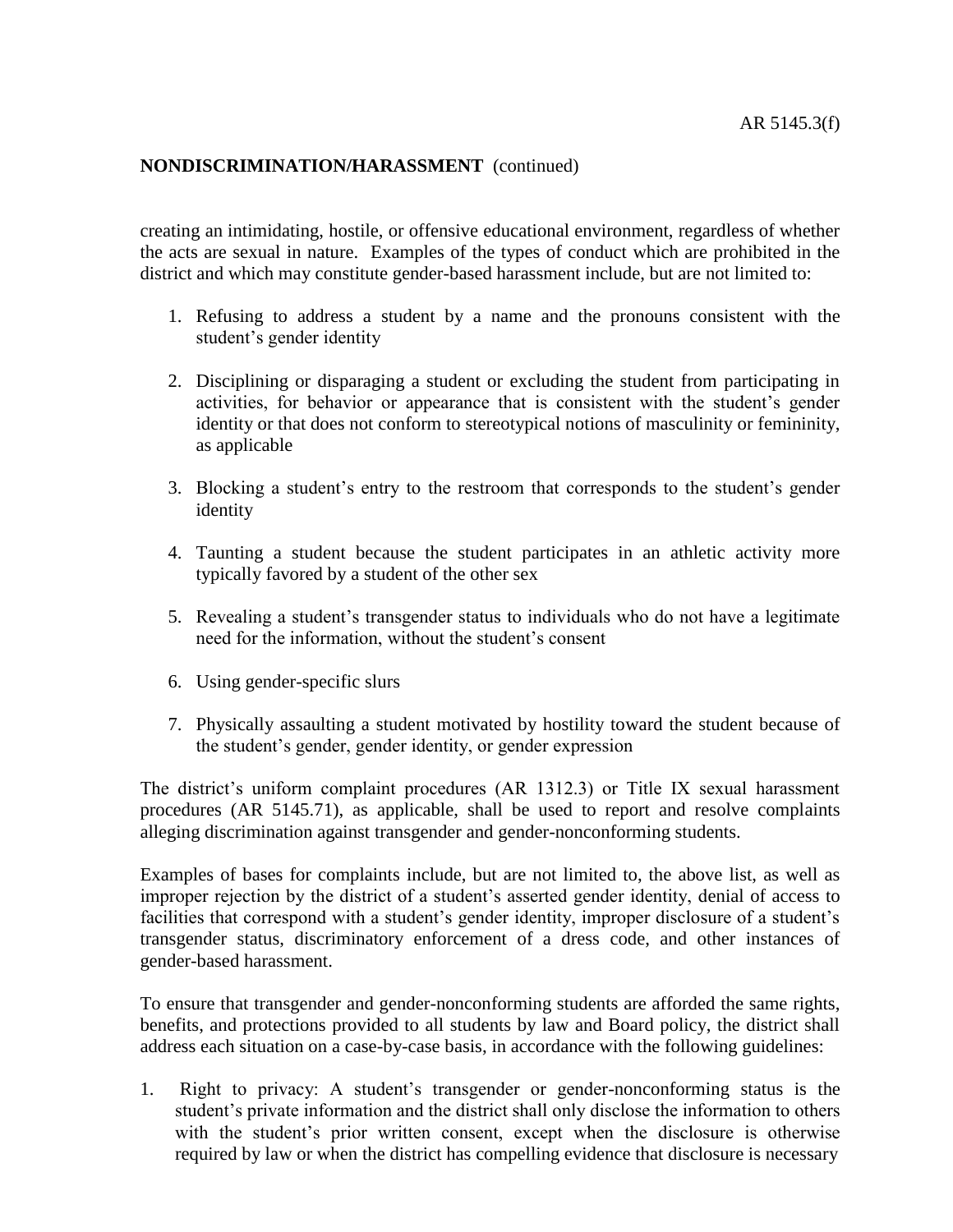to preserve the student's physical or mental well-being. In any case, the district shall only allow disclosure of a student's personally identifiable information to employees with a legitimate educational interest as determined by the district pursuant to 34 CFR 99.31. Any district employee to whom a student's transgender or gender-nonconforming status is disclosed shall keep the student's information confidential. When disclosure of a student's gender identity is made to a district employee by a student, the employee shall seek the student's permission to notify the compliance officer. If the student refuses to give permission, the employee shall keep the student's information confidential, unless the employee is required to disclose or report the student's information pursuant to this administrative regulation, and shall inform the student that honoring the student's request may limit the district's ability to meet the student's needs related to the student's status as a transgender or gender-nonconforming student. If the student permits the employee to notify the compliance officer, the employee shall do so within three school days.

*(cf. 1340 – access to District Records) (cf. 3580 – District Records)*

As appropriate given the student's need for support, the compliance officer may discuss with the student any need to disclose the student's transgender or gender-nonconforming status or gender identity or gender expression to the student's parents/guardians and/or others, including other students, teacher(s), or other adults on campus. The District shall offer support services, such as counseling, to students who wish to inform their parents/guardians of their status and desire assistance in doing so.

- 2. Determining a Student's Gender Identity: The compliance officer shall accept the student's assertion of gender identity and begin to treat the student consistent with that gender identity unless district personnel present a credible and supportable basis for believing that the student's assertion is for an improper purpose.
- 3. Addressing a Student's Transition Needs: The compliance officer shall arrange a meeting with the student and, if appropriate, the student's parents/guardians to identify and develop strategies for ensuring that the student's access to educational programs and activities is maintained. The meeting shall discuss the transgender or gendernonconforming student's rights and how those rights may affect and be affected by the rights of other students and shall address specific subjects related to the student's access to facilities and to academic or educational support programs, services, or activities, including, but not limited to, sports and other competitive endeavors. In addition, the compliance officer shall identify specific school site employee(s) to whom the student may report any problem related to the student's status as a transgender or gendernonconforming individual, so that prompt action can be taken to address it. Alternatively, if appropriate and desired by the student, the school may form a support team for the student that will meet periodically to assess whether the arrangements for the student are meeting the student's educational needs and providing equal access to programs and activities, educate appropriate staff about the student's transition, and serve as a resource to the student to better protect the student from gender-based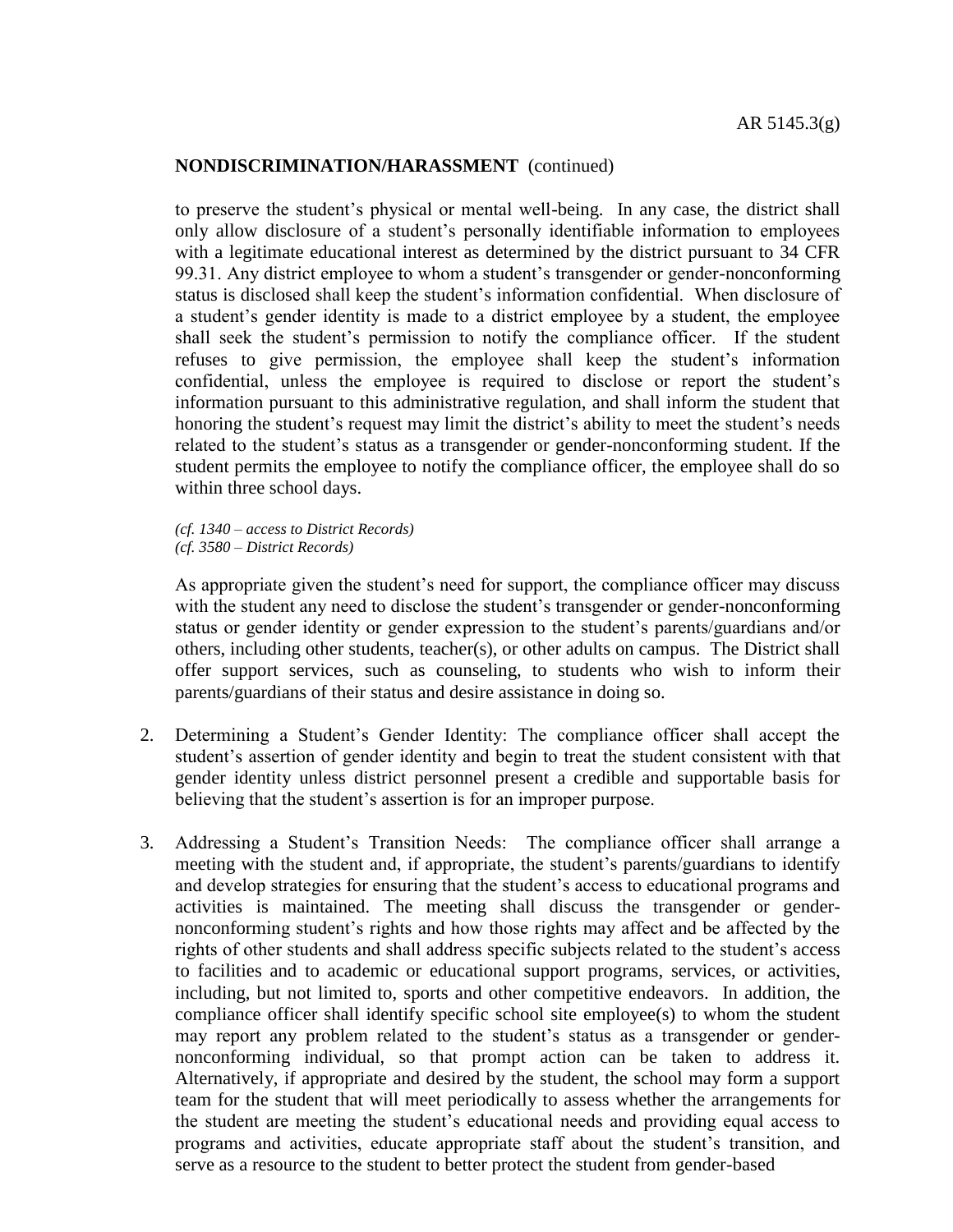discrimination.

4. Accessibility to Sex-Segregated Facilities, Programs, and Activities: When the district maintains sex-segregated facilities, such as restrooms and locker rooms, or offers sexsegregated programs and activities, such as physical education classes, intermural sports, and interscholastic athletic programs, students shall be permitted to access facilities and participate in programs and activities consistent with their gender identity. To address any student's privacy concerns in using sex-segregated facilities, the district shall offer available options such as a gender-neutral or single-use restroom or changing area, a bathroom stall with a door, an area in the locker room separated by a curtain or screen, or use of the locker room before or after the other students. However, the district shall not require a student to utilize these options because the student is transgender or gender-nonconforming. In addition, a student shall be permitted to participate in accordance with the student's gender identity in other circumstances where students are separated by gender, such as for class discussions, yearbook pictures, and field trips. A student's right to participate in a sex-segregated activity in accordance with the student's gender identity shall not render invalid or inapplicable any other eligibility rule established for participation in the activity.

*(cf. 6145 – Extracurricular and Cocurricular Activities) (cf. 6145.2 – Athletic Competition) (cf. 6153 – School-Sponsored Trips) (cf. 7110 – Facilities Master Plan)*

## **Official Records**

The District is required to maintain a mandatory permanent pupil record which includes the legal name of the pupil and the pupil's sex.

A student's legal name or gender as entered on the mandatory student record required pursuant to 5 CCR 432 shall only be changed with proper documentation. When a student presents government-issued documentation of a name and/or gender change or submits a request for a name and/or gender change through the process specified in Education Code 49070, the district shall update the student's records. (Education Code 49062.5, 49070)

The District will maintain the student preferred name and gender on any "non-legal" forms, including standardized testing materials.

*(cf. 5125 – Student Records) (cf. 5125.1 – Release of Directory Information) (cf. 5125.3 – Challenging Student Records)*

#### **Names/Pronouns**

1. A student is to be addressed by a name and pronoun that corresponds to the gender identity that the student asserts at school.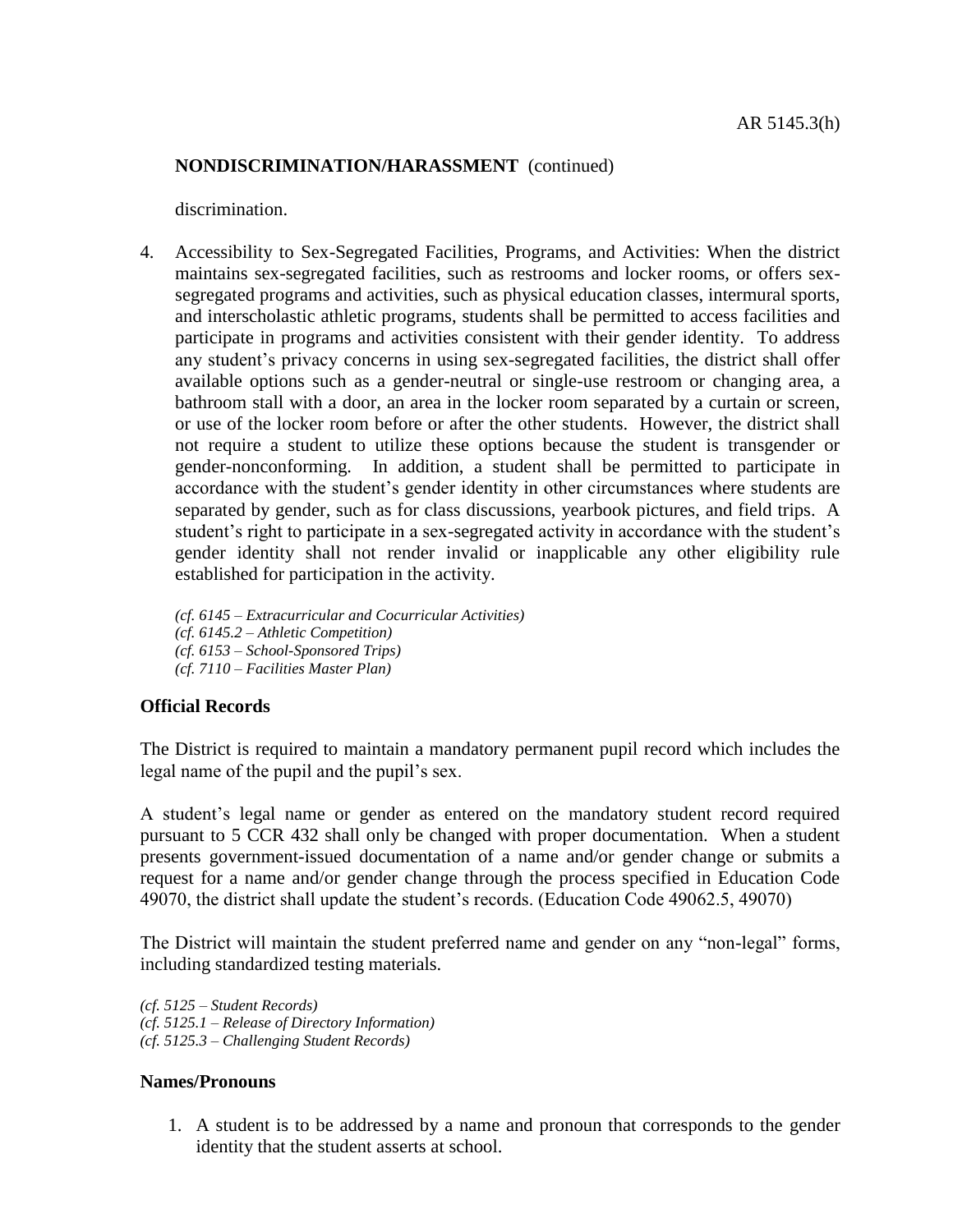- 2. Students may request to be addressed by their "preferred name" (and preferred pronoun) that corresponds to their gender identity without obtaining a court order or without changing their official records.
- 3. The parent/legal guardian with legal custody of a child may also request that their child be addressed by the student's "preferred name" (and preferred pronoun) that corresponds to the student's gender identity without obtaining a court order or without changing the student's official records.
- 4. It is strongly suggested that school personnel privately ask transgender and gender variant students how they want to be addressed in communications to the home or at conferences with the student's parents/legal guardians.
- 5. The parent/legal guardian with legal custody of a child may request that their child be registered in school under a name different from that appearing upon documentary proof of age or school records. This may be accomplished by completion of a "Request for Change of Name of Minor" form. This applies to, but is not limited to, transgender and gender variant students.
- 6. After the school receives and verifies the contents of the completed form, the school is to change the name of the student in the Student Information System (SIS) and Integrated Student Information System (ISIS) and enter the unofficial name as an "Also Known As" in the cumulative folder.
- 7. For initial communications with a student's parent/legal guardian, school personnel should use the student's legal name, unless the parent/legal guardian has filed a "Request for Change of Name of Minor" form.
- 8. Inadvertent slips or honest mistakes by district personnel in the use of the student's name and/or consistent pronouns will, in general, not constitute a violation of this administrative regulation or the accompanying district policy.

#### **Restroom Accessibility**

- 1. Schools may maintain separate restroom facilities for male and female students. However, students shall have access to the restroom that corresponds to their gender identity asserted at school.
- 2. Where available, a "gender neutral" restroom may be used by any student who desires increased privacy, regardless of the underlying reason. The use of such a "gender neutral" restroom shall be a matter of choice for a student and no student shall be compelled to use such restroom. If a "gender neutral" restroom is not available, a reasonable alternative restroom, such as the health office restroom may be used.

#### **Locker Room Accessibility**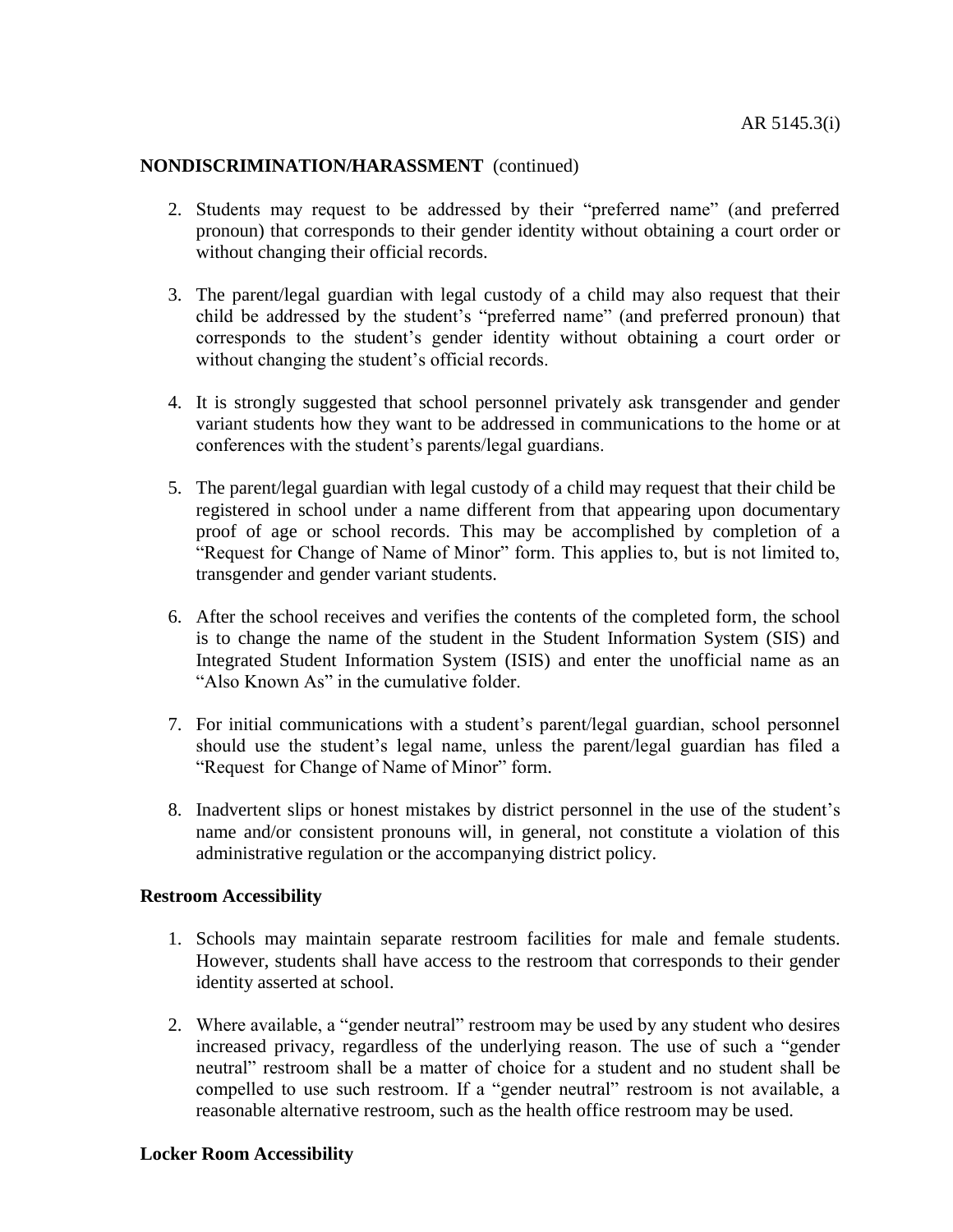- 1. Schools may maintain separate locker room facilities for male and female students. However, students shall have access to the locker room facility that corresponds to their gender identity asserted at school.
- 2. Schools may provide a student access to a locker room facility that corresponds to the gender identity that the student asserts at school considering the available accommodation and the needs and privacy concerns of all students involved.
- 3. If there is a reason or request for increased privacy and safety, regardless of the underlying reason, any student may be provided access to a reasonable alternative locker room such as:
	- a. Use of a private area in the public area of the locker room facility (i.e., a nearby restroom stall with a door, an area separated by a curtain, or a P.E. instructor's office in the locker room).
	- b. Separate changing schedule (utilizing the lock room either before or after the other students).
	- c. Use of a nearby private area (i.e., a nearby restroom or a health office restroom).
	- d. Any alternative arrangement shall be provided in a way that keeps the student's gender identity confidential.

#### **Sports and Physical Education Classes**

Transgender and gender variant students are to be provided the same opportunities to participate in physical education as are all other students. Participation in competitive athletic activities and contact sports are to be addressed on a case-by-case basis, and consistent with California Interscholastic Federation (CIF) guidelines for gender identity participation, as appropriate.

*(cf. 5145.3 – Nondiscrimination/Harassment) (cf. 6145 – Extracurricular and Co-curricular Activities) (cf. 6145.2 – Interscholastic Competition)*

#### **Gender Segregation in Other Areas**

As a general rule, in any other circumstances where students are separated by gender in school activities or programs (i.e., class discussions, field trips), students shall be permitted to participate in accordance with their gender identity as expressed by the student and asserted at school. Activities that may involve the need for accommodations to address student privacy concerns will be addressed on a case by case basis. In such circumstances, staff shall make a reasonable effort to provide an available accommodation that can address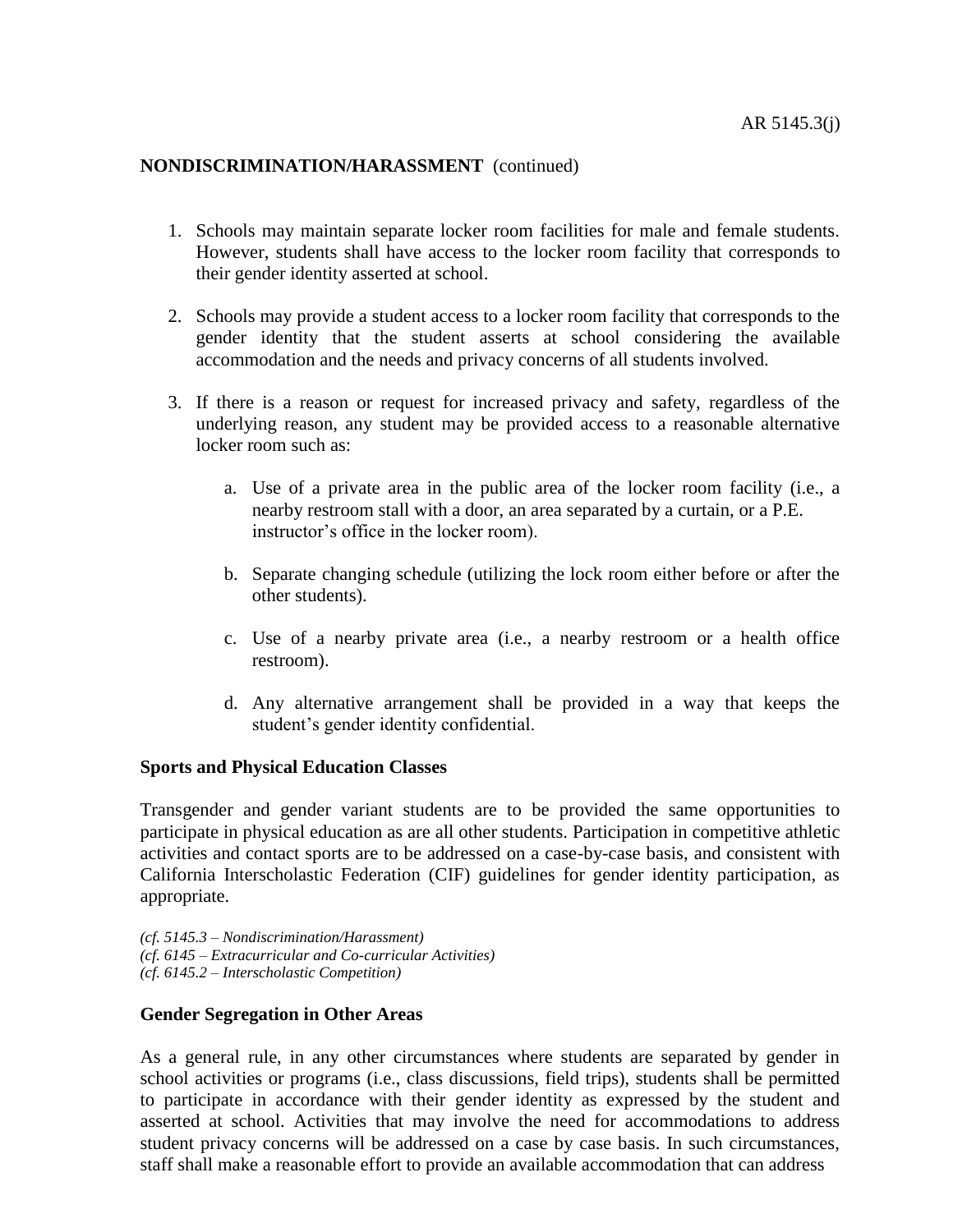any such concerns.

## **Dress Code**

Dress codes pursuant to District policy will be enforced. Students shall have the right to dress in accordance with their gender identity consistently asserted at school, within the constraints of the dress codes adopted by the school, as it relates to health and safety issues. (i.e., shoes must have a firm sole, no flip flops or sandals and no hoops or dangling earrings). (cf. 5132 – Dress and Grooming)

## **Student Transitions**

In order to maintain privacy and confidentiality regarding a student's transition and gender identity, it is recommended that a student transition over summer break or between grades.

Elementary: Generally, parent and/or guardian will inform the school of the impending transition.

Secondary: Generally, parent/guardian and /or student will inform the school of the impending transition. Prior to notification of any parent or guardian regarding the transition process, school staff should work closely with the student to assess the degree to which, if any, the guardian will be involved in the process and must consider the health, well-being, and safety of the transitioning student.

When a student transitions during the school year, a meeting will be conducted with the student (and parents if they are involved in the process). The meeting may consist of school administration, counselor, school psychologist, and/or mental health staff.

## **Definitions**

These definitions are provided not for the purpose of labeling students, but rather to assist in understanding this policy and the legal obligations of District staff. Students may not use these terms to describe one another.

- o Gender: A person's actual or perceived sex and includes a person's gender identity and gender related appearance and behavior whether or not stereotypically associated with the person's assigned sex at birth. [5 California Code of Regulations Section  $2910(k)$ ]
- o Gender Identity: The student's gender-related identity, appearance, or behavior as determined from the student's internal sense, whether or not that gender-related identity, appearance, or behavior is different from that traditionally associated with the student's physiology or assigned sex at birth.